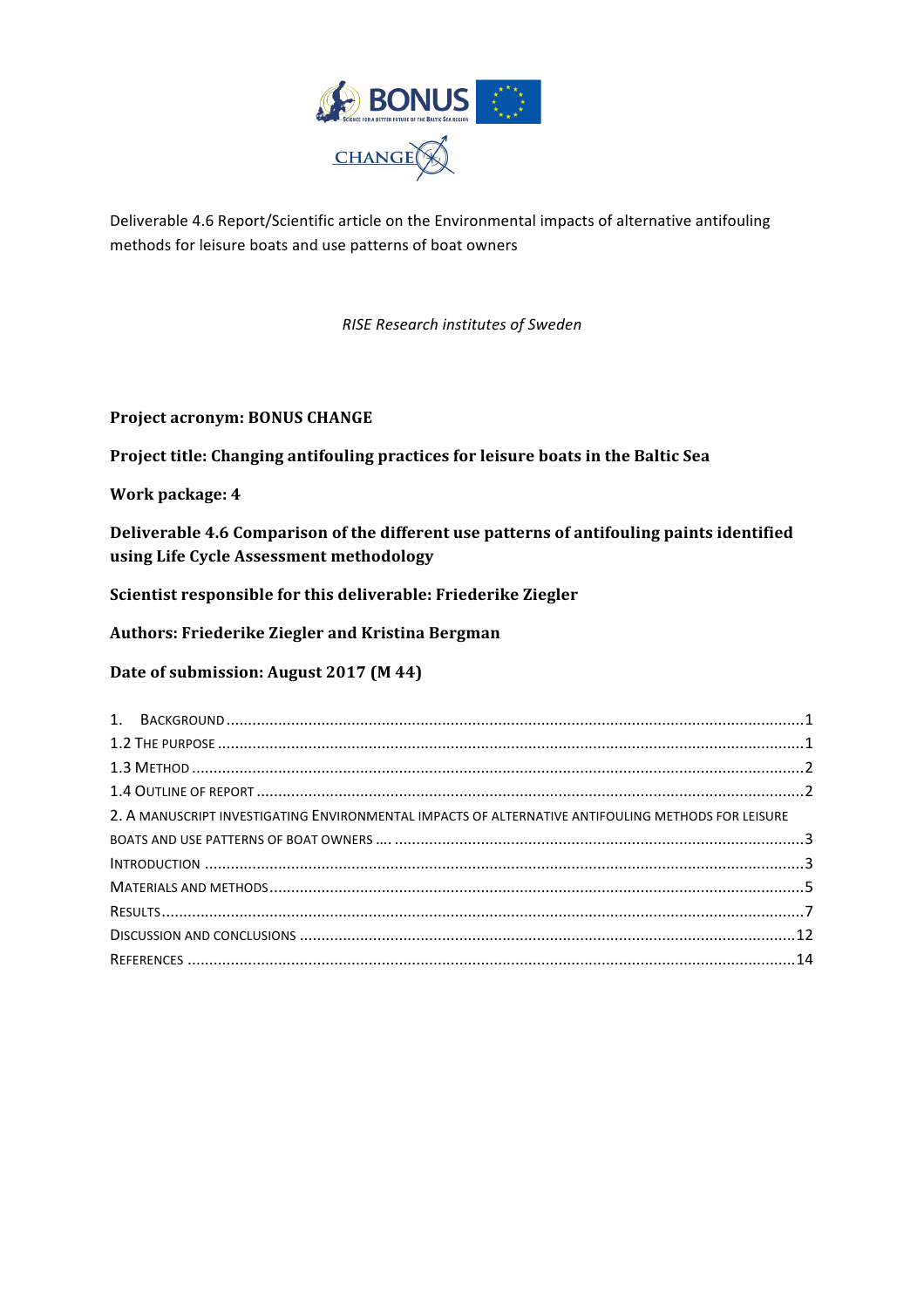#### **1. Background**

The negative environmental impacts from biocides used in boat hull paints are well documented (Cid et al. 1995, Dafforn et al 2011, Eklund and Kautsky 2003, Gibbs and Bryan 1986, Karlsson et al. 2010, Katranitsas et al 2003). Not using biocide paint on boats and ships however, results in organisms attaching and settling on the hull, causing drag that make vessels more difficult to maneuver as well as consume more fuel. The combustion of fuel will in turn result in emission of greenhouse gases and toxic substances. The occurrence of such a trade-off is well illustrated with the holistic approach of assessing different types of environmental impacts that Life Cycle Assessment offers.

The aim of the BONUS CHANGE project is to provide tools and research results that support a change of antifouling practices for leisure boats in the Baltic Sea towards more environmentally sustainable practices with less use and spread of biocides to the marine environment. It is obvious that boating related activities are popular in the countries surrounding the Baltic Sea as the number of leisure boats only in Sweden and Finland is 1.5 million. In addition, plenty of marinas are situated all along the coasts of the Baltic Sea to harbor the boats. The potential toxic impact from biocide paints and ways to reduce it are therefore important to study and communicate. Other tasks in the BONUS CHANGE project have shown that the amount of biocides used on leisure boats in the Baltic Sea in many cases is more than enough to prevent fouling. A large part of the project has therefore been to evaluate ways of decreasing biocide use and trying out innovative biocide-free methods to prevent fouling as a mean to reduce toxic substances being spread in the Baltic Sea.

In this study, we have assessed the environmental consequences of using two of these biocidefree methods compared to using biocide paints. We have also analysed different use patterns for biocide paints to illustrate how environmental impacts of leisure boating can vary depending on how the individual boat owner chooses to maintain the boat.

#### **1.2 The purpose**

The study presented herein is a part of Work Package 4 in the BONUS CHANGE project. The purpose of this study is to compare the environmental impacts of alternative and conventional anti-fouling methods using Life Cycle Assessment. We also wanted to study the effect of boat owner behaviour concerning how to apply these methods and potential tradeoffs.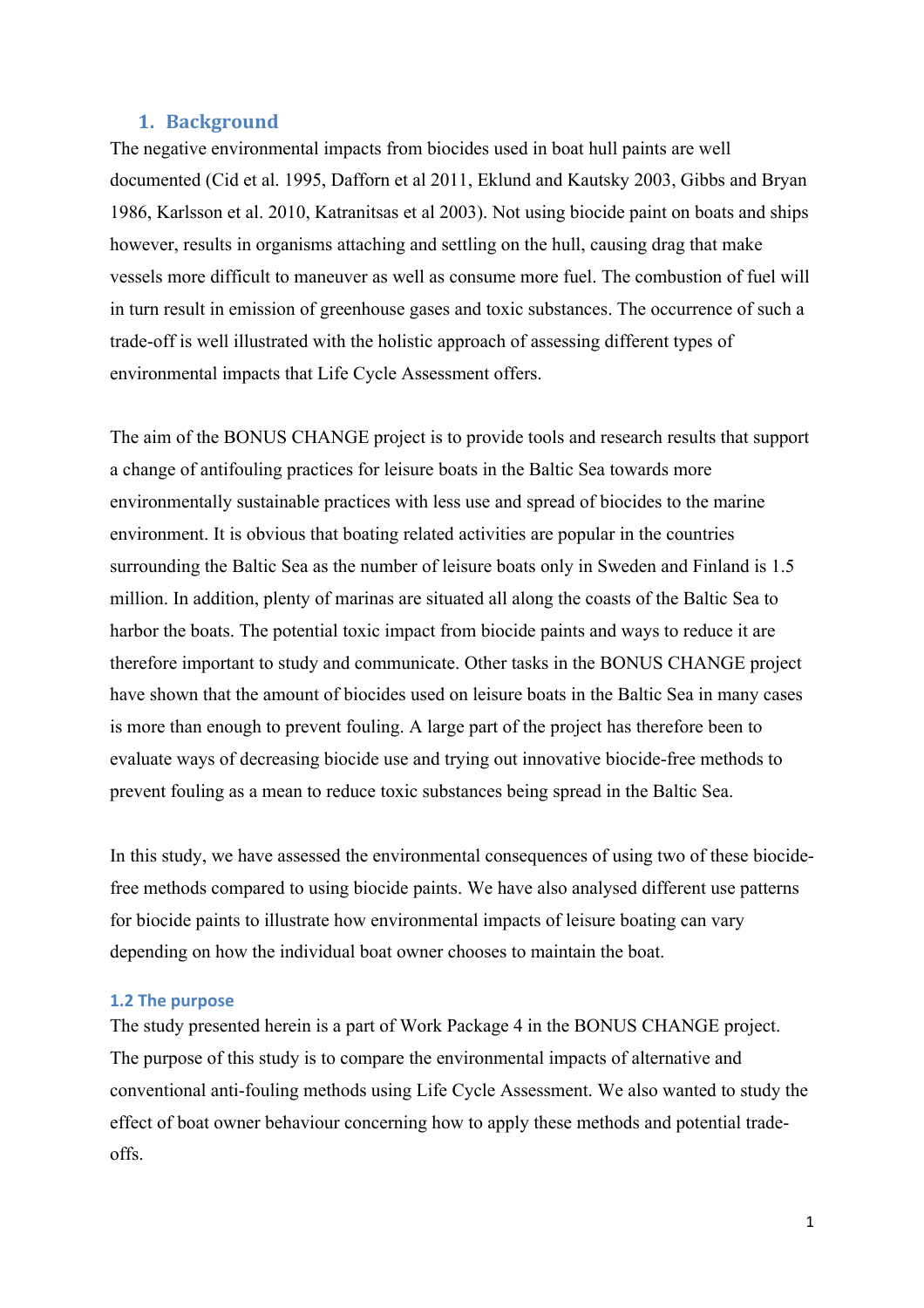#### **1.3 Method**

Life Cycle Assessment is an internationally standardized framework for environmental assessment of products or processes following these from cradle-to-grave, i.e. from raw material extraction over production, distribution and use to waste management. It sets out to cover all environmental aspects relevant for a specific production system. The unit of assessment (the functional unit), shall reflect the function of the product. In the case of food, the functional unit is often a typical consumer package, a kilo of product or a nutritional function of the food. For paints, the functional unit could, rather than a liter of paint, be the coverage of a certain area over a certain time (m2\*year) or it could be related to the purpose of using the paint, like keeping the boat free from fouling in the example of antifouling paints. These definitions will however always depend on the goal of the study, i.e. what is to be compared.

Undertaking an LCA comprises four main phases, as defined in the ISO standard (ISO 2006a,b) 1) Goal and Scope definition, 2) Inventory, 3) Impact assessment and 4) Interpretation. It is an iterative process in that early steps often need to be revisited after the first results are obtained. Goal and scope definition comprises of framing the study in terms of setting the system boundaries (which flows to be included), defining the product to be studied as well as the types of environmental impacts to be covered. Data inventory involves collecting data on inputs and outputs, of every activity included in the production system, and aggregation of them often using a dedicated LCA software (e.g. SimaPro). During impact assessment, inventoried data is translated into resource use and emissions, weighed together into impact categories to which they contribute (e.g. Cumulative Energy Demand, Global warming, Eutrophication, Acidification, Aquatic ecotoxicity etc.). Interpretation involves drawing conclusions from the results in relation to e.g. data quality and performing a sensitivity analysis, possibly resulting in a second iteration of refining important data used. LCA results can and are used for product development, for policy-making and as a basis for certification both by companies and public organizations on a totally voluntary basis.

#### **1.4 Outline of report**

This report is made up of a manuscript that will be published as a scientific article. It will be submitted in September 2017.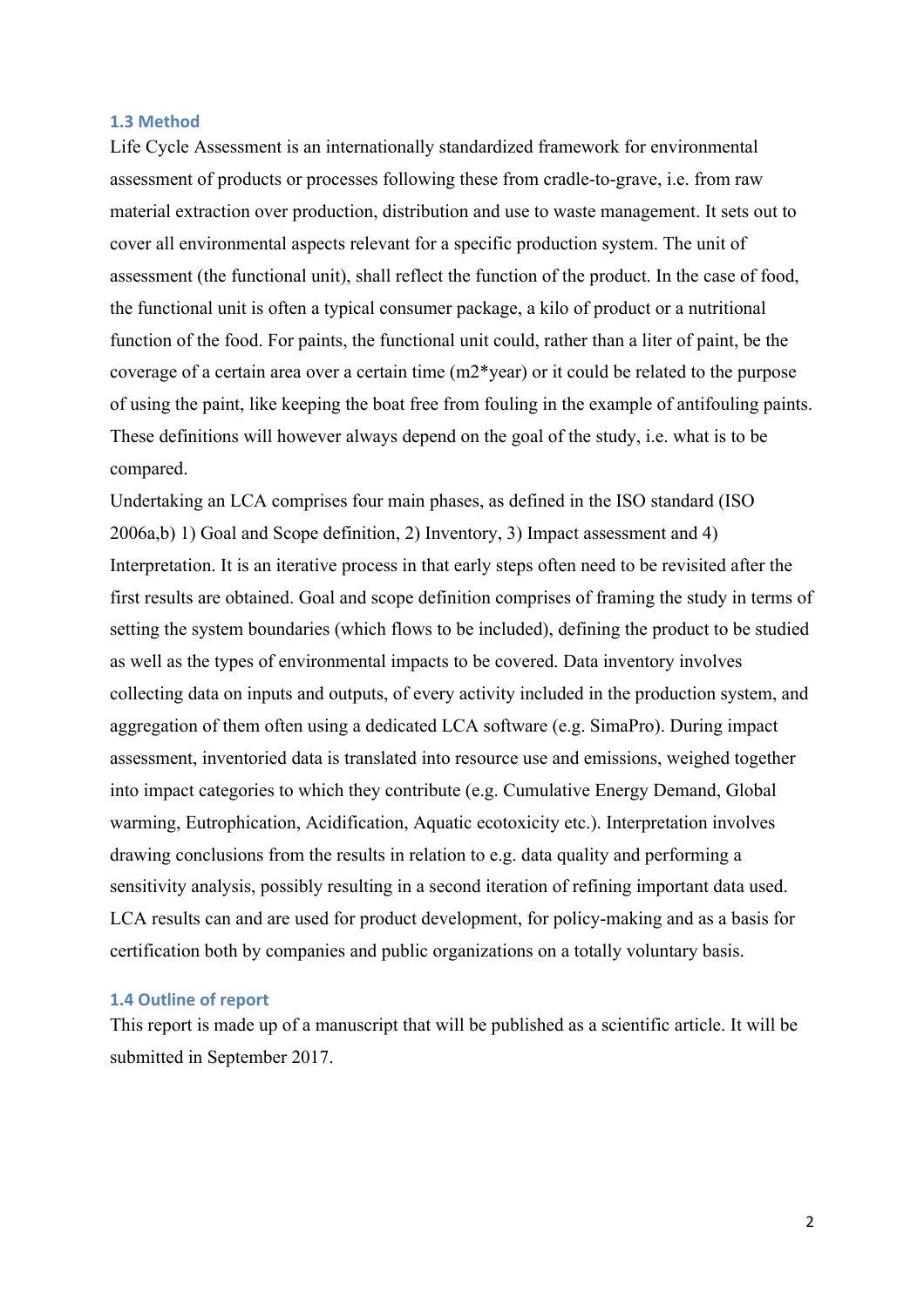### **2. Manuscript:**

# **Environmental impacts of alternative antifouling methods for leisure boats** and use patterns of boat owners

Bergman, K., Ziegler F.\*

**RISE Agrifood and Bioscience, PO Box 5401, 40229 Gothenburg, Sweden** 

#### **\*corresponding author**

#### Keywords: antifouling, behaviour, boating, copper, environmental impacts, LCA, leisure boats

#### Abstract

As a basis for policy advice, we compared the environmental impacts of conventional antifouling methods with alternative antifouling methods using Life Cycle Assessment methodology. Two nontoxic methods were compared with two biocide paints used in different ways, resulting in four different paint scenarios. The non-toxic methods, brush washer and hull cover, were the best performing options and the only tradeoff situation identified was when an extra transport of 30 minutes was required to go to the brush washer, as greenhouse gas emissions increased. The additional resources required for the non-toxic methods (production of materials and electricity used), do not by far compensate for the intentional toxic emissions from paint. When using toxic paint as antifouling method, using a minimum amount of paint and cleaning the boat over a washing pad before winter storage reduces aquatic emissions dramatically. It was also shown that emissions from fuel production and combustion were lower than paint-related emissions. In the best of the paint scenarios, fuel related emissions represented 40% of total toxic emissions.

We suggest that support to marinas for investments in brush washers and washing pads be further developed to enable boat owners to choose more sustainable antifouling methods and information campaigns specially designed for boaters and marinas on the combined economic, health and ecosystem impacts of antifouling.

## **1. Introduction**

The use of conventional antifouling paints to prevent fouling on boat hulls causes intentional emissions of toxic substances to marine ecosystems (Schiff et al. 2004, Karlsson et al. 2010). Copper is the most frequently used active substance in antifouling paints globally (Jones and Bolam 2007, Srinivasan and Swain 2007) ever since the application of tributyltin (TBT) on vessels was banned in 2003 as a response to the severe negative effects that TBT has also on other than fouling organisms (Dafforn et al 2011, Gibbs and Bryan 1986). However, also copper is associated with negative effects on non-target organisms (Karlsson et al. 2010). In a number of algae species, copper can have major negative effects on growth and reproduction (Cid et al. 1995, Eklund and Kautsky 2003, Karlsson et al. 2010). Exposure to copper based paint has also been showed to cause failure of osmoregulation in the crustacean Artemia (Katranitsas et al 2003) and negative larval development effects and mortality in another crustacean; Nitocra spinipes (Karlsson et al. 2010).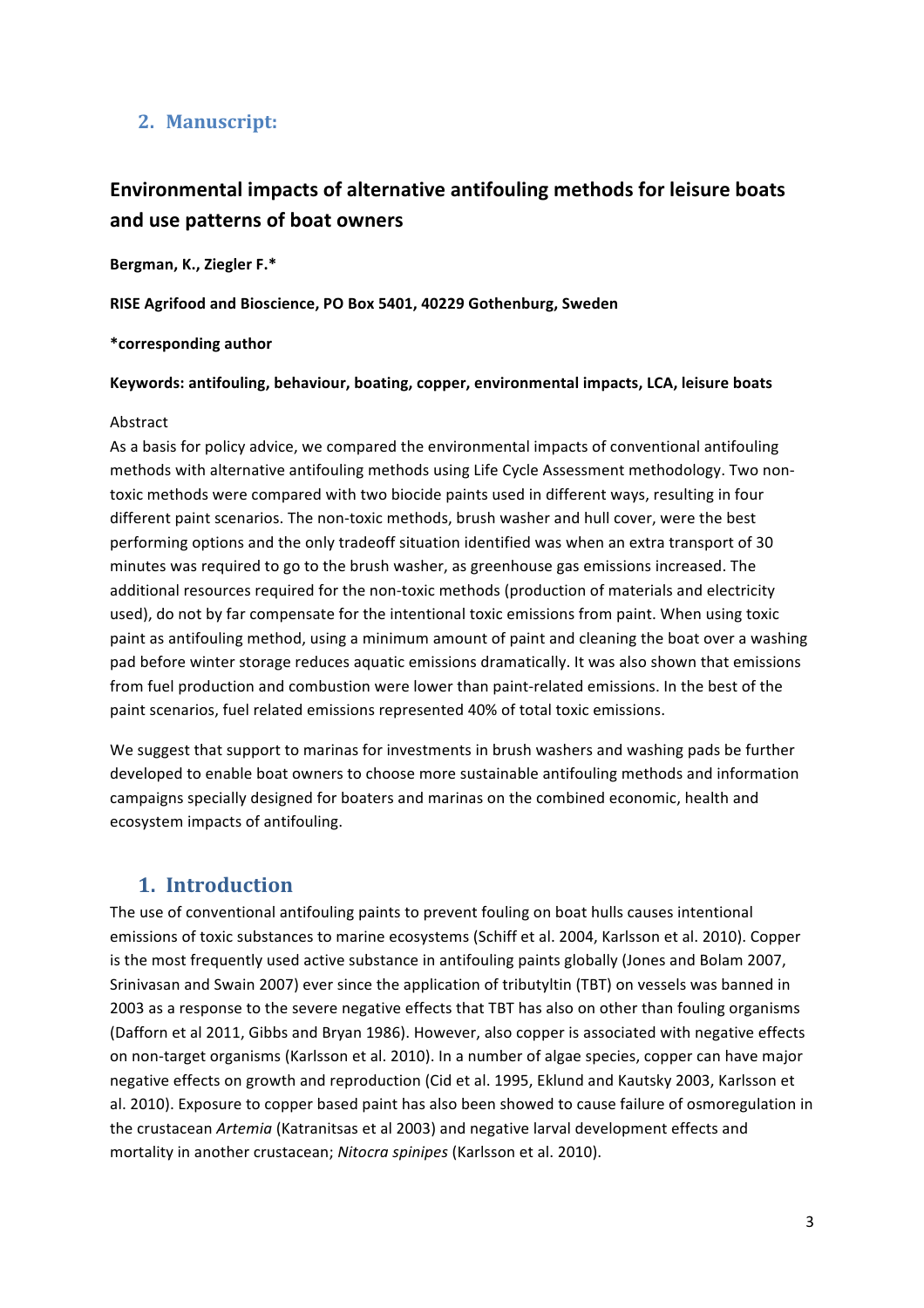The Baltic Sea ecosystem is particularly vulnerable to pollution. It is an enclosed sea basin surrounded by Sweden, Denmark, Finland, the Baltic countries, Russia, Poland and Germany and connected to the North East Atlantic only through the shallow Danish Sounds. Due to the slow water exchange with the Atlantic and the high inflow of freshwater the salinity is very low, (on average 7.7 psu) (Strandmark et al. 2015) as is the number of species able to survive under those special circumstances. Organisms living in the Baltic Sea are exposed to widespread eutrophication and hypoxia and several species have been showed to have lower tolerance to heavy metal exposure in brackish water compared to marine (Tedegren 1988).

As the number of leisure boats only in Sweden and Finland is 1.5 million (Eklund et al. 2013, Swedish Transport Agency 2016) leisure boats could be an important source of emissions of toxic metals to the coastal areas of the Baltic Sea (Andersson and Kautsky 1996). The toxic compounds spread through antifouling use are reaching, not only the water basin, but the soil where boats are kept during winter as well. Around 2500 marinas are estimated to be situated only on the Swedish coast and the soil there has been shown to contain high concentrations of copper, zinc and TBT (Eklund and Eklund 2014, Lagerström et al 2016). A considerable part of the coast is therefore likely polluted by antifouling substances from leisure boats. Sweden which has coasts bordering the Baltic Sea on its east side and the more marine Kattegat and Skagerrak on the west side (implying a higher fouling pressure), has different legislation for antifouling paints depending on which area the boat will be used in. Further complicating the matter, other countries, like Finland and Germany have legislation concerning paints used in the Baltic Sea. The main problem, however, is the fact that many boat owners use more paints and more toxic paints than are actually needed, west-coast paints are used on the east coast and paints for use in shipping are used on leisure boats on the west coast (Dahlström et al. 2014).

Not preventing fouling at all leads to tradeoffs, as growth of barnacles, algae and other fouling organisms on the boat hull results in increased drag, which increases fuel consumption. Data on this tradeoff is, however, very sparse and only available for shipping, not for leisure boats. Literature values on increased fuel consumption for ships as a consequence of fouling vary between 0.3 % and 88 % (Champ 2000, SIDA 1986). According to a study by Voulvoulis et al. (2006) a ship expends 40 % more fuel after 6 months of fouling (corresponding to an average boating season in the Baltic Sea). This tradeoff between energy use and toxicity is generally accepted, but there is little scientific data to support it, especially quantifying the relative contribution of various activities to these impacts.

Research on new antifouling methods is mainly focused on new types of paints, but so called booster biocides as zinc oxide (addition of Zn makes it possible to reduce content of Cu while maintaining the same antifouling effect), as well as paints marketed as biocide free have been shown to be highly toxic also to non-target organisms (Karlsson et al. 2010, Karlsson and Eklund 2004). Consequently, there is a great need for alternative, non-toxic, methods to remove or prevent fouling. For leisure boats, there are several non-coating antifouling methods available designed to reduce (or avoid) toxic emissions. Examples of two such methods are brush washers that clean the hull mechanically similar to an automatic car wash and hull covers that cover the boat hull while in the marina and thereby preventing biofouling by limiting oxygen and light supply. The environmental impacts of these alternative antifouling methods have, to our knowledge, not been compared with conventional antifouling treatments including all input materials and energy used by each method.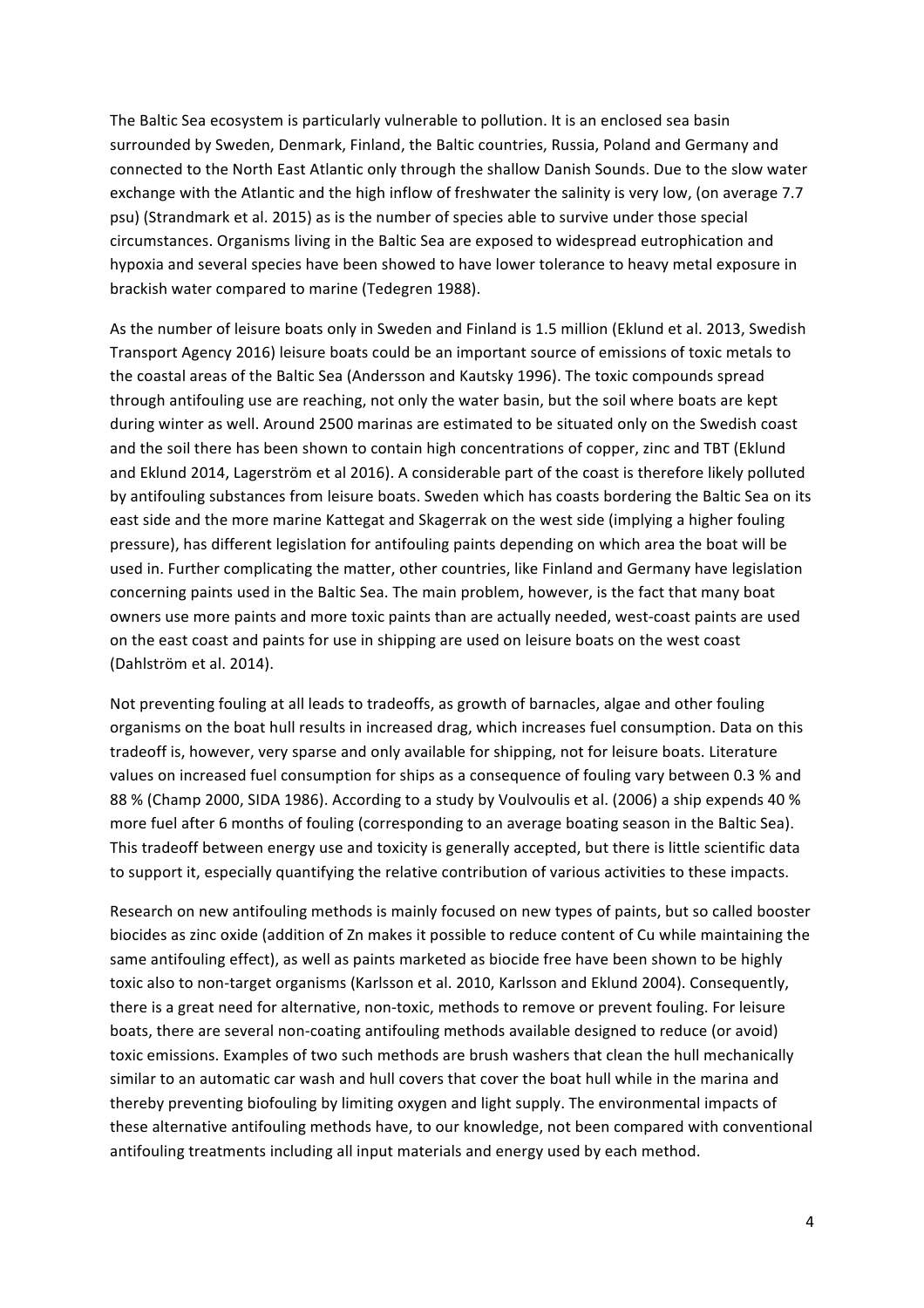Given the urgency to reduce release of toxic substances in the Baltic Sea and the time horizons involved in developing and approving new antifouling products, we cannot rely solely on the development of new paints. An integrated analysis of various kinds of existing antifouling methods, taking into account potential environmental tradeoffs (e.g. related to fuel consumption), could inform boat owners, marinas and policy-makers. Life Cycle Assessment (LCA) is a suitable method for this purpose. It is a recognized and widely used method for environmental assessment of products and processes, standardized by ISO (ISO 2006a,b). Within the European Union it forms the basis for the ongoing development of Product Environmental Footprinting methods. LCA quantifies a defined set of environmental impacts in relation to a defined function of a product. It could be used to evaluate whether the non-toxic methods are actually preferable in relation to conventional antifouling paints from an overall environmental perspective - and to identify improvement options for each method. One of the main strengths of such an approach is that also toxic emissions of upstream activities (such as the production of fuel and paint are included; not only emissions during use of the final product. LCA has successfully been applied to behaviours as well (Kaiser et al 2003). A comparison of different technological solutions and behaviours related to antifouling using LCA could provide a base for guidelines for future policy-making on various levels (from information campaigns targeting boat owners to legislation).

#### **1.2 Aim**

We aimed to compare the environmental impacts of alternative and conventional antifouling methods using Life Cycle Assessment. We also wanted to study the effect of boat owner behaviour concerning how to apply these methods, and potential trade-offs.

### **2. Materials and Methods**

#### **2.1 Goal and scope**

The goal of this study was to quantify and compare the environmental impacts of alternative methods to prevent fouling on leisure boats, including two biocide free, mechanical antifouling methods and to investigate the influence of consumer choices on how to apply these methods. The functional unit (FU) was defined as *one boating season without fouling* of an average Swedish leisure boat (motor boat). The FU was related to a timespan without fouling to enable comparisons of the very different antifouling methods. Another FU was also considered; one boating day without *fouling*. However, using a boating day as FU leads to that the eco-toxicity potential increases and decreases with the number of days the boat is assumed to be used, although in reality, e.g. antifouling paint emits copper throughout the boating season. Also arguably, the function of having a boat is to be able to go out whenever and not just to have a fouling free boat the days when one does use it.

The two impact categories studied were freshwater eco-toxicity and climate change. These impact categories were selected to analyse if a tradeoff between toxic emissions and energy use, as described earlier, exists also for leisure boats.

Data from a national study on leisure boat life in Sweden from the Swedish Transport Agency (2016) as well as a study on boating habits in Sweden (Dahlström et al. 2014) was used to construct both the base case and a number of scenarios for leisure boat usage. The boating season was e.g. set to 152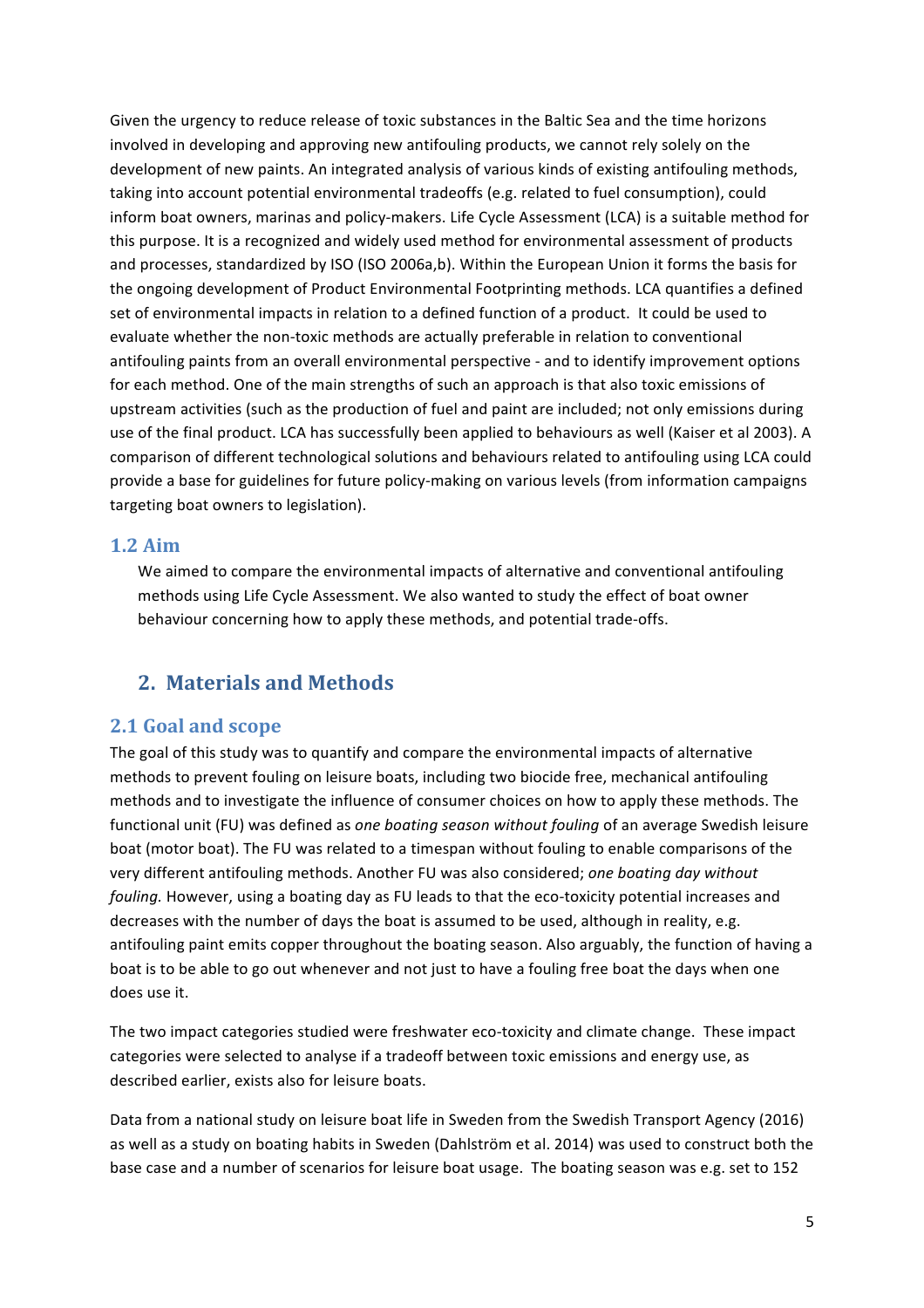days in all scenarios and emissions from production and combustion of 38 liters of petrol was included. Building of boat and engine were not included due to expected low contribution compared to the use of petrol and antifouling in the categories studied.

We compared two paints with different copper content and usage of a brush wash and hull cover as antifouling methods. We assumed that all methods were equally successful at preventing fouling. To study the influence of consumer choices, different scenarios for usage of copper-based paint and for brush washer were created (Table 1). Release rates of copper and zinc in the two commercial paints are presented in Lagerström et al. (submitted manuscript).

### **2.2 Scenarios**

Table 1. Assumptions seven antifouling strategy scenarios.

| <b>Scenarios</b>                              | <b>Assumptions</b>                                             |
|-----------------------------------------------|----------------------------------------------------------------|
| Paint scenario: paint with high copper        | Commercial paint with 13 % copper content                      |
| concentration, no ground protection used      | and Cu release rate of                                         |
| during maintenance, average amount of paint   | 2.37 $\mu$ g/cm <sup>2</sup> /day. Paint scrape-offs end up on |
| used                                          | bare land. 1.24 liters of paint used per year.                 |
|                                               |                                                                |
| Paint scenario: paint with low copper         | Commercial paint with 7.5 % copper content                     |
| concentration, no ground protection used      | and Cu release rate of                                         |
| during maintenance, average amount of paint   | 0.41 $\mu$ g/cm <sup>2</sup> /day. Paint scrape-offs end up on |
| used                                          | bare land. 1.24 liters of paint used per year.                 |
|                                               |                                                                |
| Paint scenario: paint with low copper         | Commercial paint with 7.5 % copper content                     |
| concentration, washing pad and ground         | and Cu release rate of                                         |
| protecting foil used during maintenance,      | $0.41 \mu g/cm^2$ /day. Paint scrape-offs collected            |
| average amount of paint used                  | and treated as hazardous waste (through use of                 |
|                                               | ground protecting foil and washing pad). 1.24                  |
|                                               | liters of paint used per year.                                 |
| Paint scenario: paint with low copper         | Commercial paint with 7.5 % copper content                     |
| concentration, washing pad and ground         | and release rate of 0.41 $\mu$ g/cm <sup>2</sup> /day. Paint   |
| protecting foil used during maintenance, less | scrape-offs collected and treated as hazardous                 |
| paint used                                    | waste (through use of ground protecting foil                   |
|                                               | and washing pad). 0.81 liters of paint used per                |
|                                               | year (65 % less than average).                                 |
| Brush wash scenario: 30 min distance          | Epoxy paint used, 3 visits per season, maximum                 |
|                                               | acceptable driving distance for boat owners                    |
|                                               | assumed.                                                       |
| Brush wash scenario: 0 min distance           | Epoxy paint used, 3 visits per season, brush                   |
|                                               | wash situated at home marina.                                  |
| Hull cover scenario                           |                                                                |
|                                               |                                                                |

## **2.3 Life Cycle Impact Assessment**

Method for eco-toxicity: USEtox (recommended + interim) version 1.04. (Rosenbaum et al. 2008) Method for climate change: IPCC 2013 (Stocker et al. 2013) using the SimaPro 8.3 software (presustainability.com) and the included databases for background data.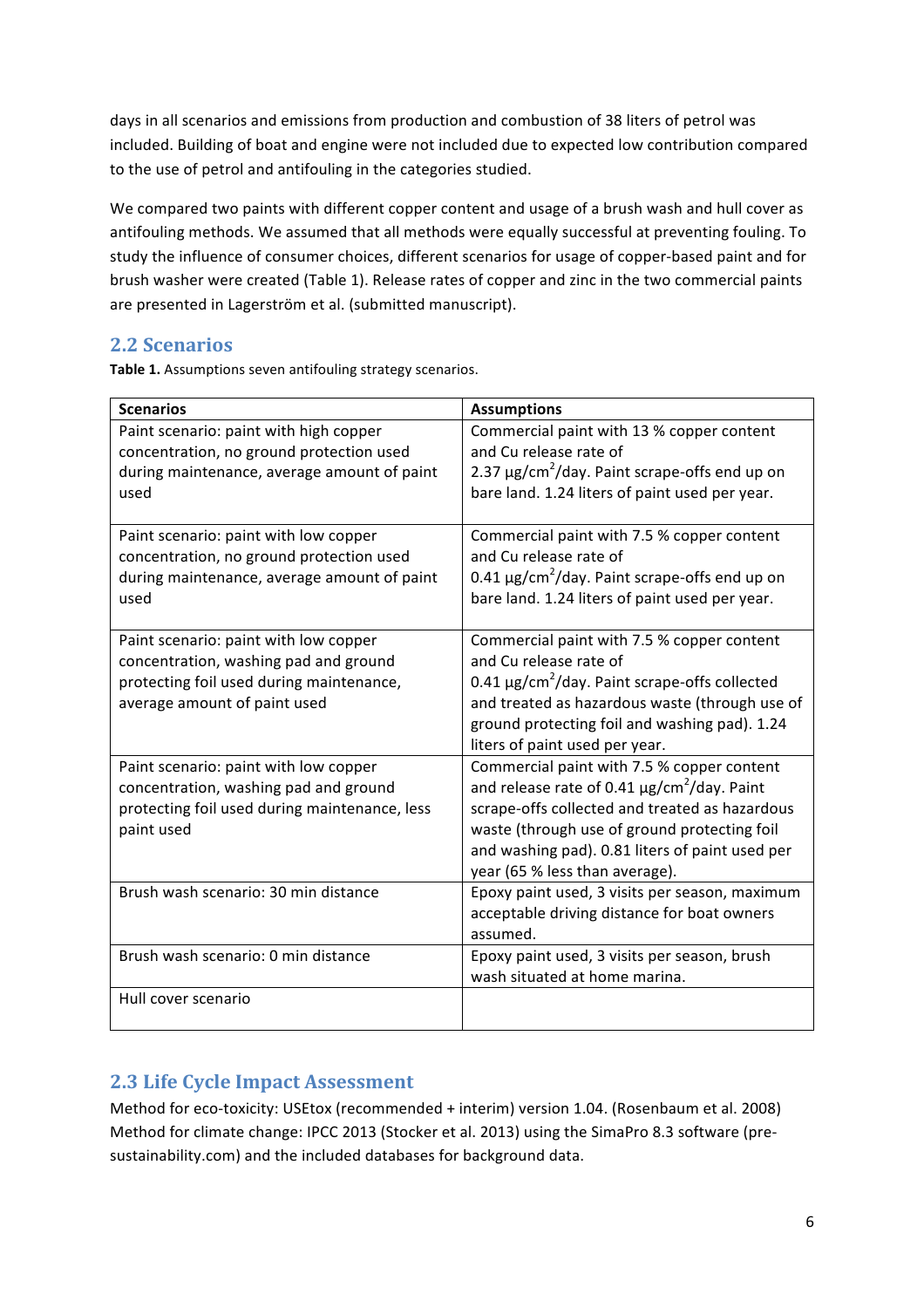### **2.4 Sensitivity analysis**

The USEtox impact category freshwater ecotoxicity was chosen to analyse the effects of leisure boating activities in the Baltic Sea although it is a brackish ecosystem and not freshwater. Other LCIA methods exist that include impact categories for aquatic and marine eco-toxicity (ReCiPe, IMPACT 2002+) however, they are aged and have been improved and incorporated in the USEtox model which is the recommended method for LCIA of the impact categories human toxicity and freshwater eco-toxicity by the ILCD handbook (European Commission 2010). USEtox also has characterization factors (CFs) for more substances emitted in our scenarios than other methods for eco-toxicity. The seven antifouling scenarios were analysed using three other LCIA methods (ReCiPe, IMPACT 2002+ and EDIP 2003) in addition to USEtox to investigate effect of method on the eco-toxicity of the scenarios in relation to each other.

Dong et al. (2015) have calculated eco-toxicity characterization factors for copper and zinc in marine and brackish coastal waters including the Baltic Sea using a new method that includes USEtox methodology. The method was not used as CFs for substances other than metals which has not yet been calculated to our knowledge. That makes it unsuitable to use in this study as we want to compare the impacts on eco-toxicity from the antifouling paints to other activities possibly contributing to eco-toxicity by emissions of non-metal substances.

The effect of higher fuel consumption per season was also analysed, as it was predicted to change the relative contribution to freshwater eco-toxicity of petrol emissions in comparison to paint emissions. It was also predicted to even out the scenarios contribution to climate change.

Release rates of copper and zinc in the paint determine how much of the biocides are emitted to the water during one season and how much remains on the hull. There are several methods for measuring and calculating release rates used by the paint industry; in our study we have used the same release rates as the Swedish Chemicals Agency receives from paint manufacturers in their approval procedure of the antifouling paints. However, a new method of measuring release rates for antifouling metal biocides, i.e., X-Ray Fluorescence spectrometer (XRF), has been suggested since the commonly used methods by the paint industry underestimate release rates. In the sensitivity analysis we investigated the impact on results from using different release rates.

### **3. Results**

Copper and zinc emissions to water and soil from antifouling paints are the dominant toxic emissions from leisure boating, overshadowing e.g. the combustion of fuel or production of paint and fuel (Fig. 1). When biocide paints were used, the potential impact on eco-toxicity was much higher than nontoxic treatments irrespective of the toxic content as well as the way the paint was used, i.e. whether or not a washing pad and ground protecting foil were used when the hull was cleaned in fall and how many layers of paint were applied (Fig. 1). The use of a washing pad and ground protecting foil greatly reduce total emissions by more than two thirds by eliminating the emissions to soil of both copper and zinc, which eventually leak to water and cause aquatic toxicity. The difference between paints with high and low copper contents is smaller than one would expect (Fig. 1) given the large importance of copper emissions and this is because zinc is in the low-copper paints used as a "booster biocide" and the toxicity of zinc is in the same range as that of copper in the methods used here. As mentioned, the non-toxic methods boat washer or hull cover lead to even lower toxic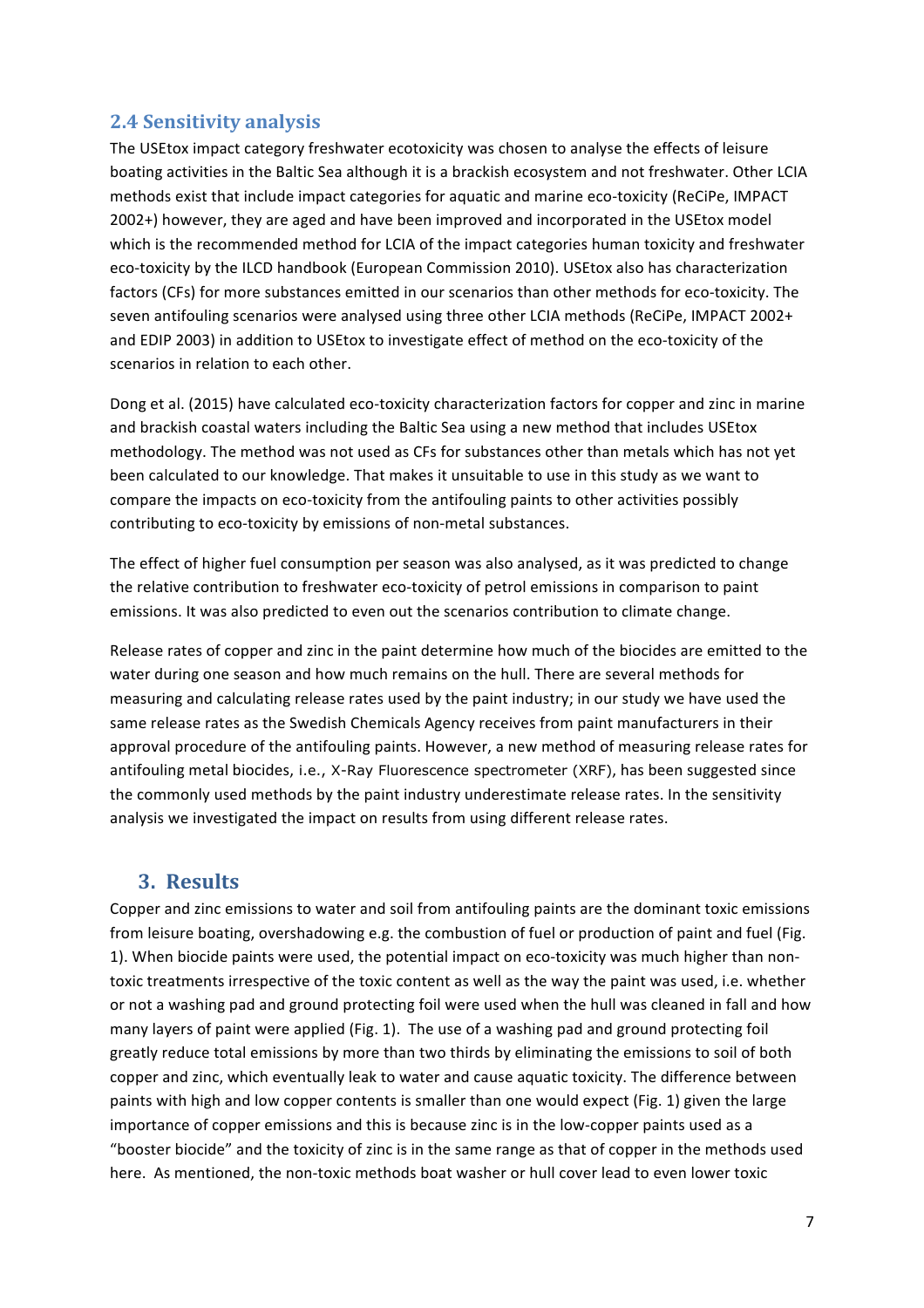emissions than the best case paint treatment, which was using a low-copper paint sparsely and cleaning the boat over a washing pad with water treatment in the fall. For boat washers, emissions mainly originate from fuel combustion for transportation to a boat washer and secondly from production of materials and energy for operating the boat washer. Using a hull cover was the bestperforming method analysed here and emissions originate from production of the hull cover.

Changing the perspective from aquatic toxicity to greenhouse gas emissions, the picture changes and the different treatments are more similar, since the basic fuel use is assumed to be the same between the different treatments (Fig. 2). The main contributing processes are now, for all treatments, fuel production and combustion. For the boat washer, production of the epoxy paint used on the hull also contributes. Due to the importance of fuel use, need for additional transportation becomes very important and the worst case here is a brush washer that requires an extra transport of 30 minutes. The increase in emissions of toxic substances from combustion of petrol in that scenario resulted in a slightly higher contribution to aquatic toxicity than the other brush washer scenario (Fig. 1), but not enough to make it reach the paint scenarios. The production of materials and energy for operating the brush washer gave rise to negligible emissions in both impact categories.



**Fig.1** Aquatic eco-toxicity of different antifouling treatments per boating season (P high cu=average amount of paint with high copper conc. and no wash pad, P low cu= average amount of paint with low copper conc. and no wash pad, P wash pad=average amount of paint with low copper conc. and wash pad used, P less paint=less paint with low copper conc. and wash pad used, BW 30 min=brush washer located 30 min away, BW=brush washer located at home port, HC=hull cover).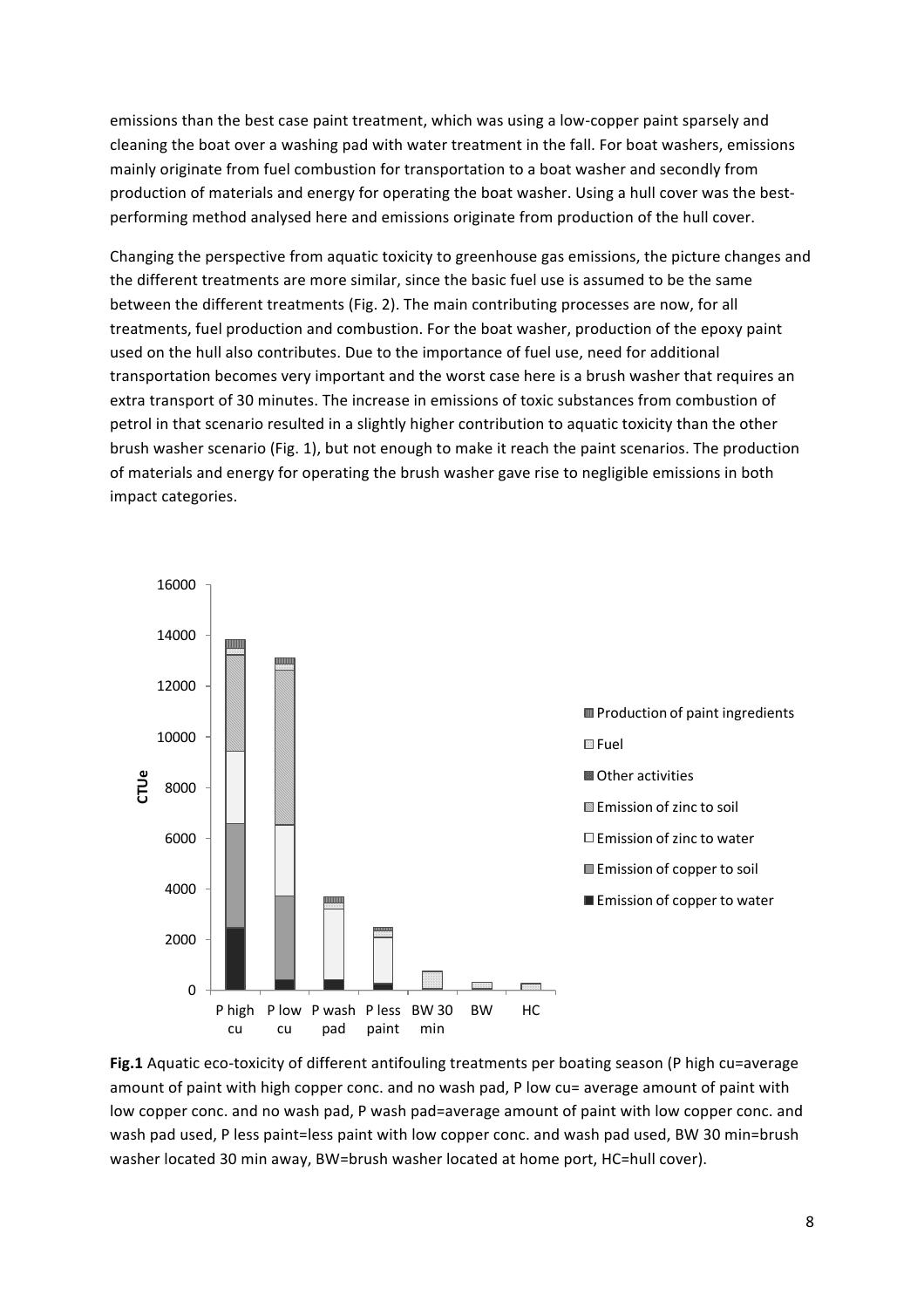

Fig.2 Greenhouse gas emissions of different antifouling treatments per boating season (P high cu=average amount of paint with high copper conc. and no wash pad, BW 30 min=brush washer located 30 min away, BW=brush washer located at home port, HC=hull cover).

#### **3.1 Sensitivity analysis**

We first analysed the sensitivity of our results on the choice of the method for characterization of toxic emissions. We compared results of USEtox with the methods EDIP, ReCiPe and IMPACT. All methods showed the same decrease in toxicity from high-copper paint to the hull cover and ranked the treatments in the same way (Fig. 3). The main difference was that there was no effect of using the washing pad and ground protecting foil when using EDIP, since this method does not consider toxic emissions to soil to cause aquatic toxicity which all other methods tested do. In the ReCiPe method, zinc has a much lower toxic impact (characterization factor) compared to copper, resulting in a larger difference between high- and low-copper paint in eco-toxicity potential than when analysed with USEtox. The brush washer scenario with a 30 minutes extra drive contributes more to freshwater eco-toxicity than the best case scenario for paint in the IMPACT method, because of the emissions from fuel production and combustion. Overall, we conclude that the ranking of treatments and conclusions are not affected by the choice of impact assessment method.

The second sensitivity analysis performed concerned the data used for fuel use per season, which was increased more than fourfold (statistically the second most common fuel consumption average by Swedish boaters). This led to proportionally increased greenhouse gas emissions and a reduced difference between treatments, implying the effect of the extra 30 minutes transportation to the brush washer meant less. Despite the increase, fuel-related toxic emissions did not reach emissions from paint biocides even in the best-performing paint scenario (Fig. 4). However, in this scenario, fuel-related toxic emissions were responsible for as much as 40 % of the emissions of paint ingredients. We conclude that the fuel use data does not change major conclusions between treatments, but it has importance for the conclusion about the importance of where boat washers are located in relation to major boatyards.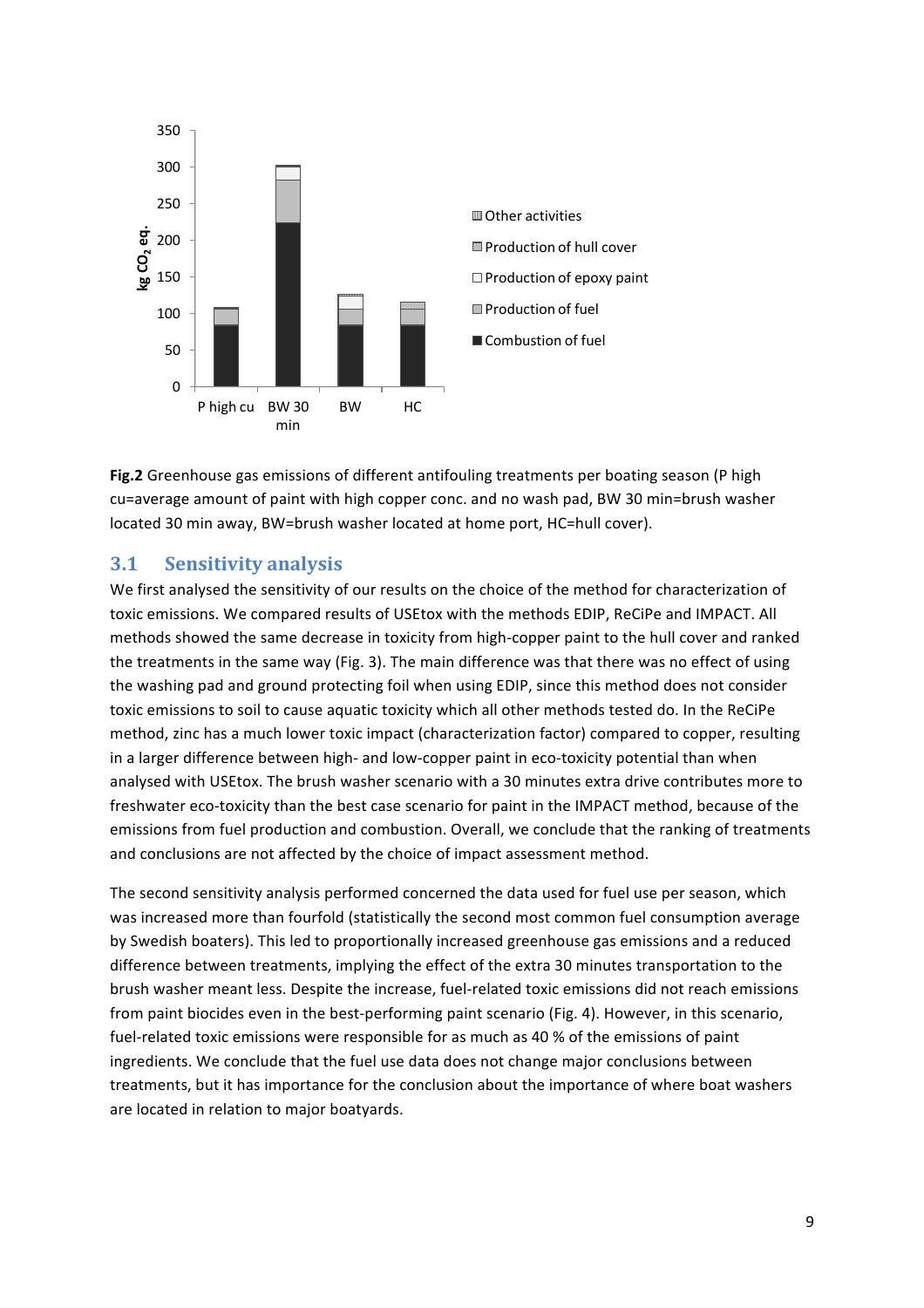

Fig. 3 Various impact assessment methods and impacts categories applied to test sensitivity of results (P high cu=average amount of paint with high copper conc. and no wash pad, P low cu= average amount of paint with low copper conc. and no wash pad, P wash pad=average amount of paint with low copper conc. and wash pad used, P less paint=less paint with low copper conc. and wash pad used, BW 30 min=brush washer located 30 min away, BW=brush washer located at home port, HC=hull cover).

The third aspect tested was the release rate used for copper and zinc, i.e., how much of the biocides that were leaking to the surrounding water vs. was left on the boat hull after the season ended. The original data on release rates calculated using the rotating cylinder and CEPE model (tier 2) was changed to release rates measured with the XRF method. While the choice of data on release rate data had a major influence on absolute toxic emissions (resulting in higher emissions when XRFbased values were used), it did not change any conclusions regarding the relative performance of treatments. An observation is that even when the highest possible release rates are applied, there are biocides left on the boat hull without any antifouling effect, indicating that concentrations are unnecessarily high.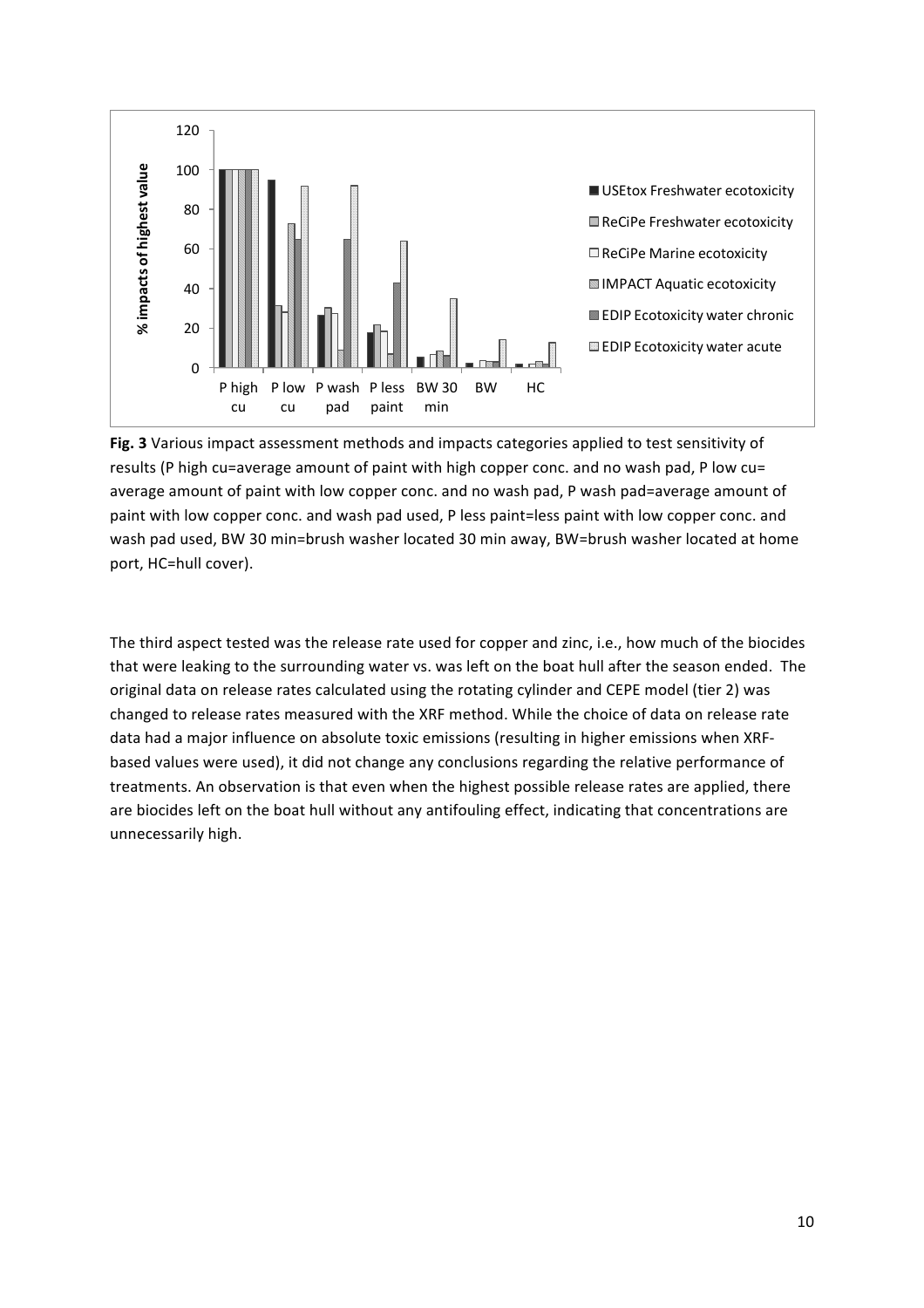

Fig. 4 Relative contribution to freshwater eco-toxicity from the P less paint scenario (less paint with low copper conc. and wash pad used) activities when assuming a higher fuel consumption per season.

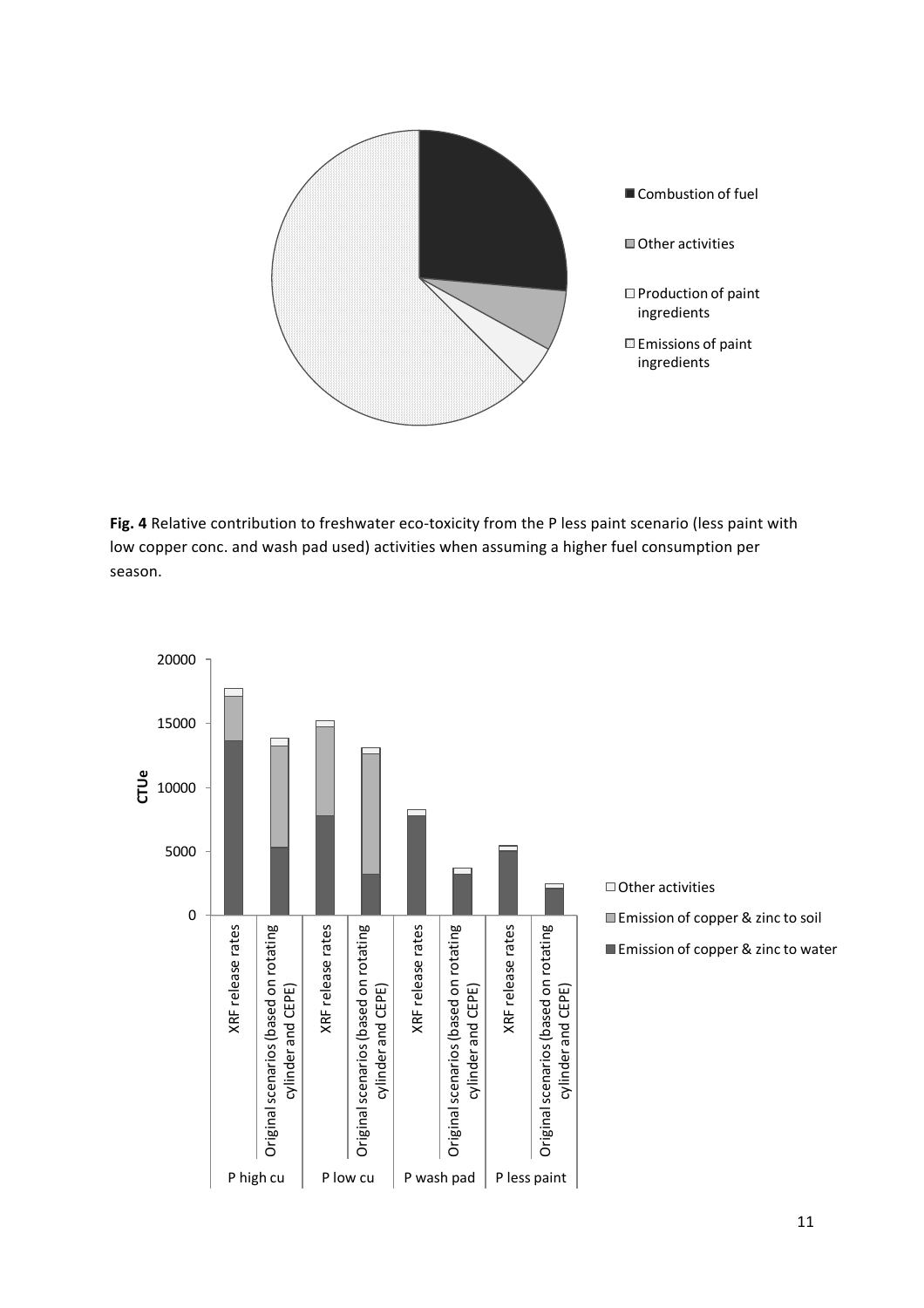**Fig. 5** Two different metal release rate datasets used to test sensitivity of results (P high cu=average amount of paint with high copper conc. and no wash pad, P low cu= average amount of paint with low copper conc. and no wash pad, P wash pad=average amount of paint with low copper conc. and wash pad used, P less paint=less paint with low copper conc. and wash pad used).

## **4. Discussion and Conclusions**

This study shows that the choices boaters make on how to treat their boat hulls to keep them foulfree have a major influence on resulting emissions. The choice between toxic and non-toxic methods is the most important one, followed by the choice of using a washing pad when the hull is cleaned before winter storage and protective foil on the ground when paint is being scraped or sanded off the hull. When using toxic paints, the amount used and the release rate, which varies both with the paint (structure/formula) and with the environment in which it is used (salinity) is important. Another factor for overall aquatic toxic emissions is the paints content of copper and zinc. A lowcopper paint does not necessarily cause less eco-toxicity if copper is replaced by zinc, which is considered causing almost as much toxicity in aquatic ecosystems by the model used in this study. A new Life Cycle Impact Assessment method (that includes USEtox methodology) for calculating marine eco-toxicity for metals presented in Dong et al. (2015 and 2017) found that zinc could cause almost ten times as toxic as copper in marine ecosystems due to higher bioavailability of zinc, indicating that the pattern can be seen in different types of aquatic ecosystems. The direct toxicity on aquatic organisms of zinc compared to copper was however lower, which has been found in toxicity studies before (Bighiu et al 2017). Thus, paints with lower copper content designed for use in more sensitive areas like the Baltic Sea, instead containing more of the booster biocide zinc, could in fact have a higher impact on aquatic toxicity than a paint containing more copper. The uncertainty surrounding the comparative toxicity assessment of alternative toxic substances, in this case copper and zinc, further reinforces the advantage of avoiding their use altogether following the precautionary principle.

If toxic substances are to be used, they should be applied in minimum amounts giving maximum effect, meaning the release rate should match the local fouling pressure and other environmental conditions (salinity) so that just enough active substance leaks out to just about prevent fouling. Panel tests of the BONUS CHANGE project showed that there was no difference in antifouling performance between a paint with 7.5% cuprous oxide (Cu<sub>2</sub>O) and a paint with 34.6% cuprous oxide deployed for 150 days in the Baltic Sea during the boating season. This means that higher concentrations of copper in AF paints are a waste of money and leads to unnecessary emissions to the very ecosystems boaters go out to enjoy. Also, paints should be designed so that all toxic ingredients leak to water during one season to avoid or at least reduce the problem with toxic paint layers being built up on the boat hull and toxic paint residues entering land. If antifouling paints were used in this way broadly, the need to install (very costly) washing pads with water treatment in boatyards would be less urgent. As used today, washing pads with water treatment are important to reduce major emissions to soil of excess toxins.

Many ideas flourish about the relative roles of the use of biocide paint versus fuel for toxic and greenhouse gas emissions of shipping and boating and these ideas are surprisingly ungrounded in science. Here we can demonstrate that toxic emissions from production and combustion of fuel in leisure boating, although not negligible, are much lower than those of the intentional release of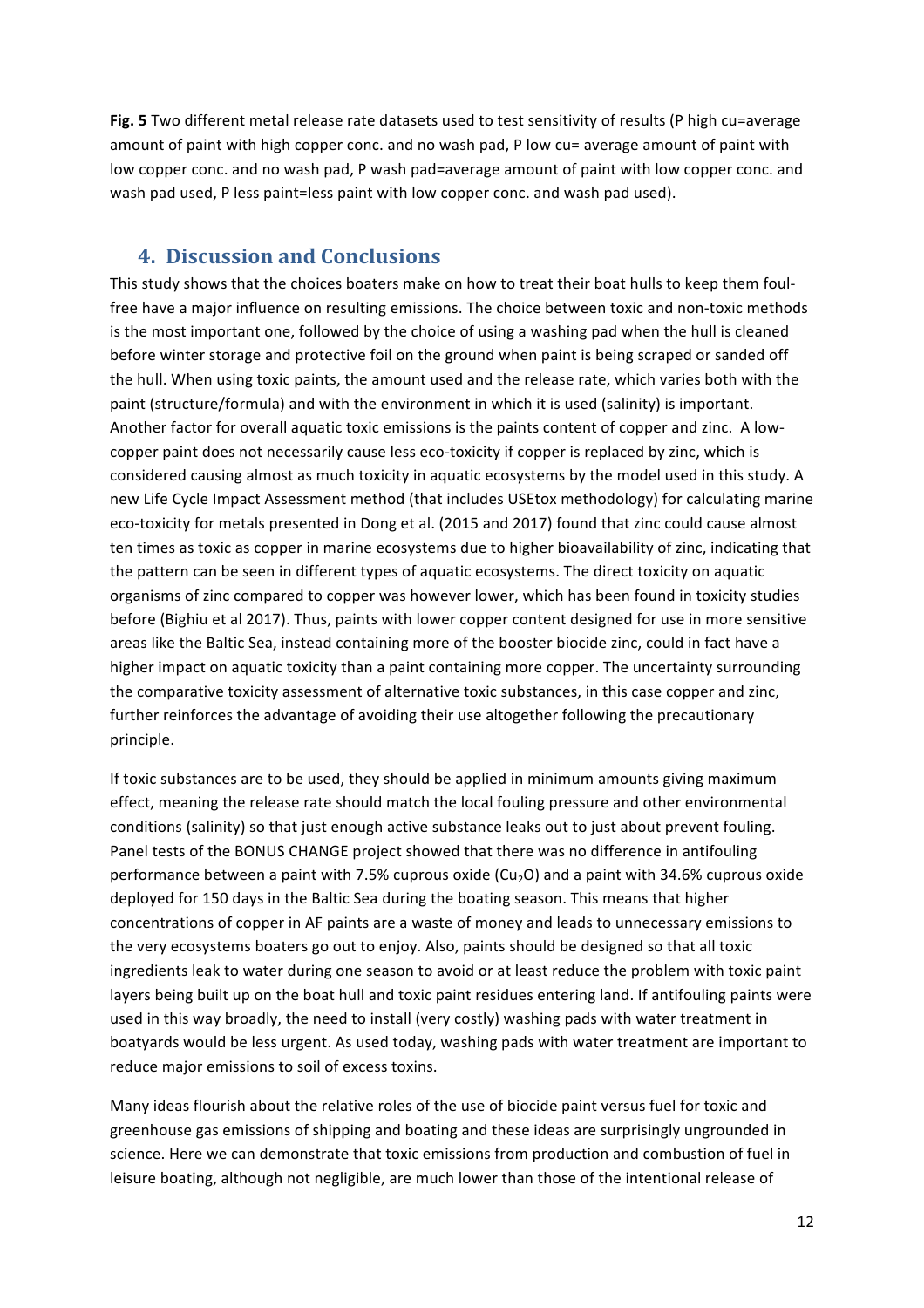antifouling substances. It is important to note that the scenario here is based on a motorboat with the type of engine that causes the highest amounts of emissions (two-stroke outboard engine). For sailing boats which rely less on fuel the biocide emissions from paints would dominate the total impact even more. By using alkylate petrol instead of regular fuel in a motor boat the emission of toxic compounds could be reduced much as well (Cerne et al. 2008). Unfortunately, only some 4 % of Swedish boaters claim they use alkylate petrol, the main reason being that it is too expensive or not available nearby (Swedish Transport Agency 2016). Many impact assessment methods in LCA (including the one used) lack toxicity factors for a few of the poly-aromatic hydrocarbons that are released for example from the combustion of fuels, which means their contribution is underestimated. 

The non-toxic treatments brush washer and hull cover were the best-performing alternatives analysed and these should be promoted for use. In more saline waters, the fouling pressure is stronger which requires more frequent cleaning when using a brush washer, which increases cost, inconvenience and environmental impacts, especially if the brush washer is not located in the home port. A survey among Swedish boaters showed that very few were willing to travel further than 30 minutes to wash their boat (Dahlström et al. 2014). Our results show that if the brush washer is not located reasonably close, tradeoffs with increasing fuel-related emissions can arise due to transportation. Factors to weigh into decisions of location of new brush washers are therefore the vicinity to major marinas, but also the sensitivity of the area, i.e. how important it is to avoid toxic emissions. Today, most of the brush washers in Sweden are situated in the Stockholm area (approximately ten brush washing stations) and the number of brush washers along the Swedish coast is increasing. Installing a new brush washing station in a marina in Sweden is subsidized by the government, as is the installation of a washing pad (Swedish Agency for Marine and Water Management). 

Many marinas still lack brush washers and washing pads however and some harbour masters hesitate to allow the use of hull covers fearing they will disturb other boat owners (Koroschetz et al. 2017). With that in mind, the boat owners' ability to make the different choices between antifouling methods and maintenance described in this study, is limited by availability of this particular infrastructure in their vicinity. Furthermore, for a change to take place towards more sustainable practices, the role of infrastructure, culture and policy/regulations versus individual boat owner choices for maximum effect need to be understood. For example, today, it is up to the boater him-/herself to buy any type of antifouling paint in a store and large retailers sell the same products in all of their stores, regardless of if located close to the Baltic Sea or more marine areas. Research in the environmental psychology field suggest that by changing regulations, in this example so that only paint allowed for usage in the Baltic Sea can be sold in stores on the Baltic coast, the illegal paint use could be more efficiently reduced than through an information campaign targeting paint consumers (Koroschetz et al. 2017). The availability of sustainability information has been showed to have limited effect on individual consumption (Koroschetz et al. (manuscript), Bamberg and Möser 2007) Fast changes towards more sustainable practices could possibly be reached by information targeting boat owners on maintenance that does not depend on new infrastructure or habits, for example the "paint less method". Major environmental improvement is possible by recommending painting only the parts of the hull that are most prone to be fouled and paint only every second year, which is possible without losing antifouling effect. However, to achieve a change from paint to brush washer or hull cover, the individual boat owners are not the ones to be targeted alone but the focus should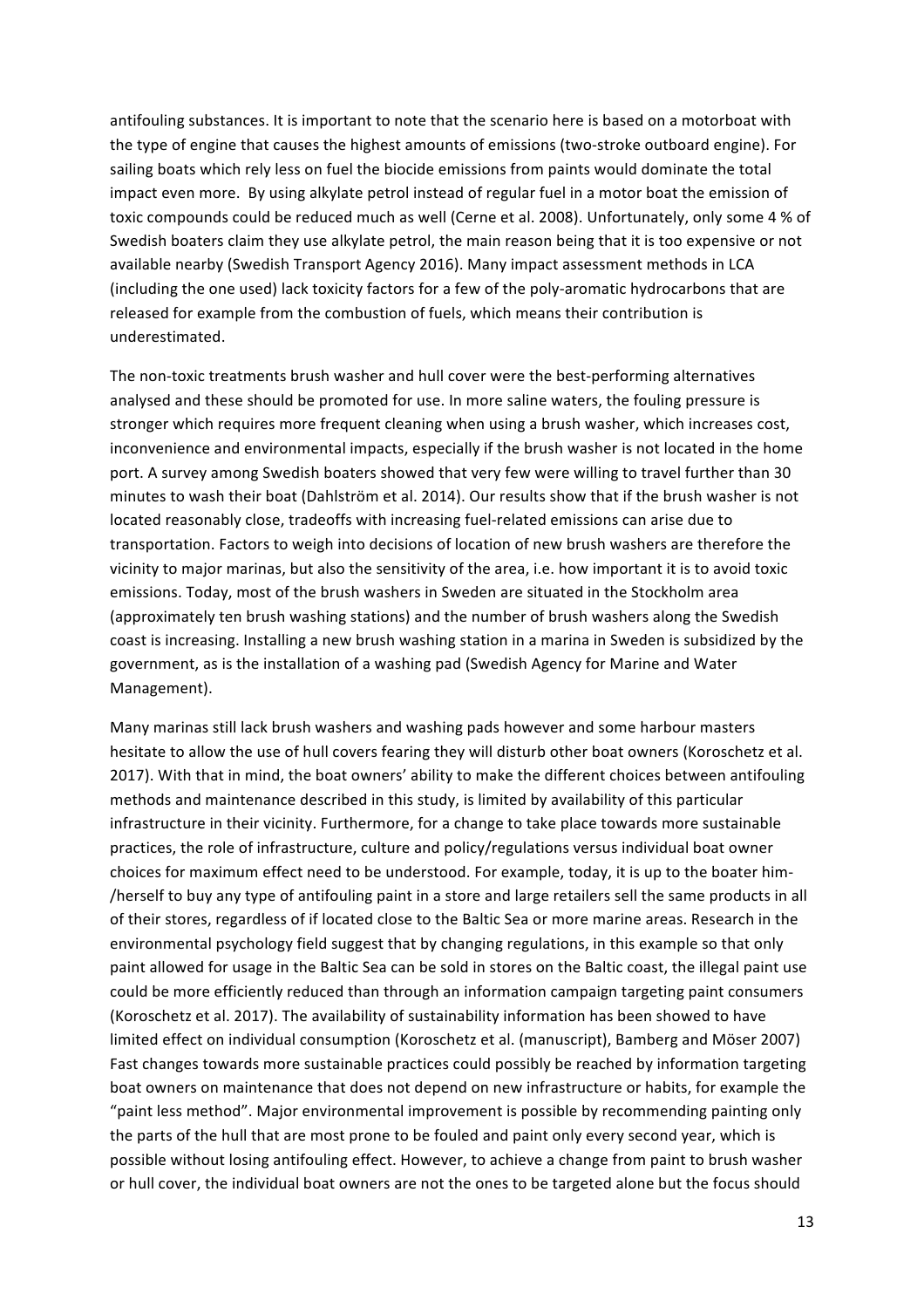be on municipalities, marinas and market actors. To achieve that major shift there is a need for new material infrastructure in marinas as well as economic and legal policies.

We conclude that the policy direction taken by e.g. the Swedish government supporting closer access to washing pads and brush washers is appropriate to reduce emissions of copper and zinc to the Baltic Sea. Additional policy changes that are highly needed and could facilitate for compliant boat owners and reduce the supply of excessive amounts of copper and zinc to the marine ecosystems would be to regulate the use of toxic antifouling paints. The issue deserves more public and policy attention, given the amounts of excess copper currently released to water and soil from leisure boats, without filling any function, while causing major harm to the same brackish and marine ecosystems providing recreational ecosystem services to leisure boaters.

### **5. References**

Andersson, S., & Kautsky, L. (1996). Copper effects on reproductive stages of Baltic Sea Fucus vesiculosus. Marine Biology, 125(1), 171-176.

Bamberg, S., & Möser, G. (2007). Twenty years after Hines, Hungerford, and Tomera: A new metaanalysis of psycho-social determinants of pro-environmental behaviour. Journal of environmental psychology, 27(1), 14-25.

Bighiu, M. A., Gorokhova, E., Almroth, B. C., & Wiklund, A. K. E. (2017). Metal contamination in harbours impacts life-history traits and metallothionein levels in snails. PloS one, 12(7), e0180157.

Cerne, O., Strandberg, J., Fridell, E., Peterson, K., Allard, A. S., Rydberg, T., ... & Universitet, I. S. (2008). Rena Turen–Utvärdering av miljöanpassade bränslen i fritidsbåtar (in Swedish). IVL Svenska Miljöinstitutet.

Cid, A., Herrero, C., Torres, E., & Abalde, J. (1995). Copper toxicity on the marine microalga Phaeodactylum tricornutum: effects on photosynthesis and related parameters. Aquatic Toxicology, *31(2),* 165-174.

Champ, M. A. (2000). A review of organotin regulatory strategies, pending actions, related costs and benefits. Science of the Total Environment, 258(1), 21-71.

Dafforn, K. A., Lewis, J. A., & Johnston, E. L. (2011). Antifouling strategies: History and regulation, ecological impacts and mitigation. Marine Pollution Bulletin, 62(3), 453-465.

Dahlström, M., Elwing, H., Ytreberg, E., Solér, C., Dahlström M. (2014) Bland borsttvättar och fartygsfärger – En studie av fritidsbåtsägares attityder till och användning av olika antifoulingtekniker http://changeantifouling.com/wp-content/uploads/2014/10/Ut%C3%B6kad\_rapport\_bilaga4.pdf

Dong, Y., Rosenbaum, R. K., & Hauschild, M. Z. (2015). Assessment of metal toxicity in marine ecosystems: comparative toxicity potentials for nine cationic metals in coastal seawater. Environmental science & technology, 50(1), 269-278.

Dong, Y., Rosenbaum, R. K., & Hauschild, M. Z. (2017). Metal toxicity characterization factors for marine ecosystems—considering the importance of the estuary for freshwater emissions. The International Journal of Life Cycle Assessment, 1-13.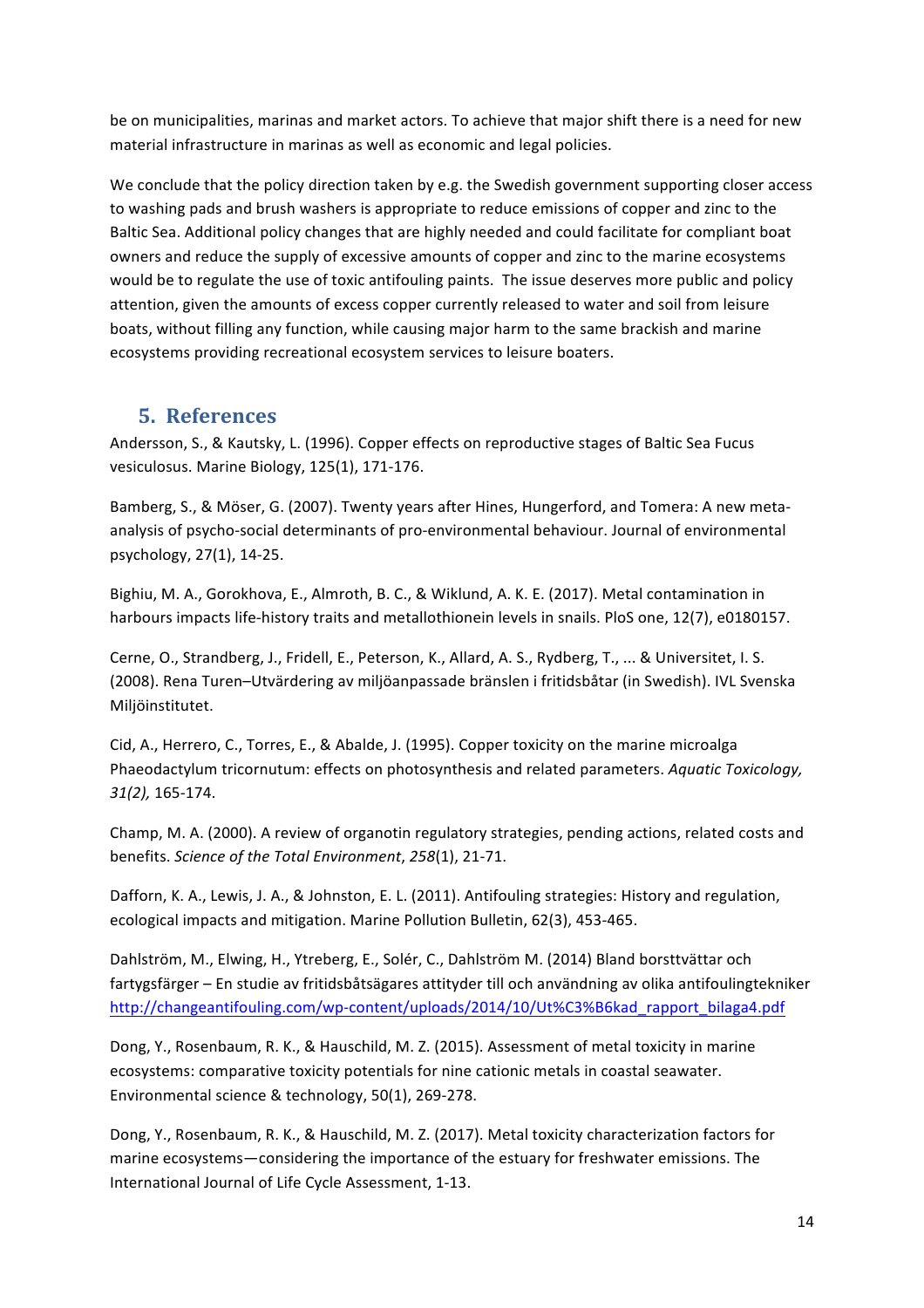Eklund, B., & Eklund, D. (2014). Pleasure boatyard soils are often highly contaminated. Environmental management, 53(5), 930-946.

Eklund B, Haaksi H, Syversen F, Eisted R (2013) Disposals of plastic end-of-life boats. TemaNord 2013:582, Nordic Council of Ministers 2013, ISBN 978-92-893-2651-3"

Eklund, B. T., & Kautsky, L. (2003). Review on toxicity testing with marine macroalgae and the need for method standardization—exemplified with copper and phenol. *Marine Pollution Bulletin*, 46(2), 171-181.

Gibbs, P. E., & Bryan, G. W. (1986). Reproductive failure in populations of the dog-whelk, *Nucella lapillus*, caused by imposex induced by tributyltin from antifouling paints. Journal of the Marine Biological Association of the United Kingdom, 66(04), 767-777.

Stocker, T. (Ed.). (2014). Climate change 2013: the physical science basis: Working Group I contribution to the Fifth assessment report of the Intergovernmental Panel on Climate Change. Cambridge University Press.

Jones, B., & Bolam, T. (2007). Copper speciation survey from UK marinas, harbours and estuaries. *Marine pollution bulletin,* 54(8), 1127-1138.

European Commission - Joint Research Centre - Institute for Environment and Sustainability: International Reference Life Cycle Data System (ILCD) Handbook - General guide for Life Cycle Assessment - Detailed guidance. First edition March 2010. EUR 24708 EN. Luxembourg. Publications Office of the European Union; 2010

Karlsson, J., Ytreberg, E., & Eklund, B. (2010). Toxicity of anti-fouling paints for use on ships and leisure boats to non-target organisms representing three trophic levels. Environmental pollution, 158(3), 681-687.

Kaiser, F. G., Doka, G., Hofstetter, P., & Ranney, M. A. (2003). Ecological behavior and its environmental consequences: A life cycle assessment of a self-report measure. *Journal of environmental psychology*, *23*(1), 11-20.

Katranitsas, A., Castritsi-Catharios, J., & Persoone, G. (2003). The effects of a copper-based antifouling paint on mortality and enzymatic activity of a non-target marine organism. Marine *Pollution Bulletin, 46*(11), 1491-1494.

KEMI Swedish Chemical Agency (2016) Båtbottenfärger – om du måste måla, Godkända båtbottenfärger för västkusten våren 2016 (from:

http://www.kemi.se/files/543d45b40eb94e678a0436e4c03d7b52/vastkustlistan-antifoulingvaren2016.pdf accessed 2016-12-20)

Koroschetz, B., Solér, C., Mäenpää, E. (2017) Bonus Change Deliverable 2.2 Report/Scientific article on Leisure boat owners' ways of using of antifouling products and techniques and their understanding of environmental consequences